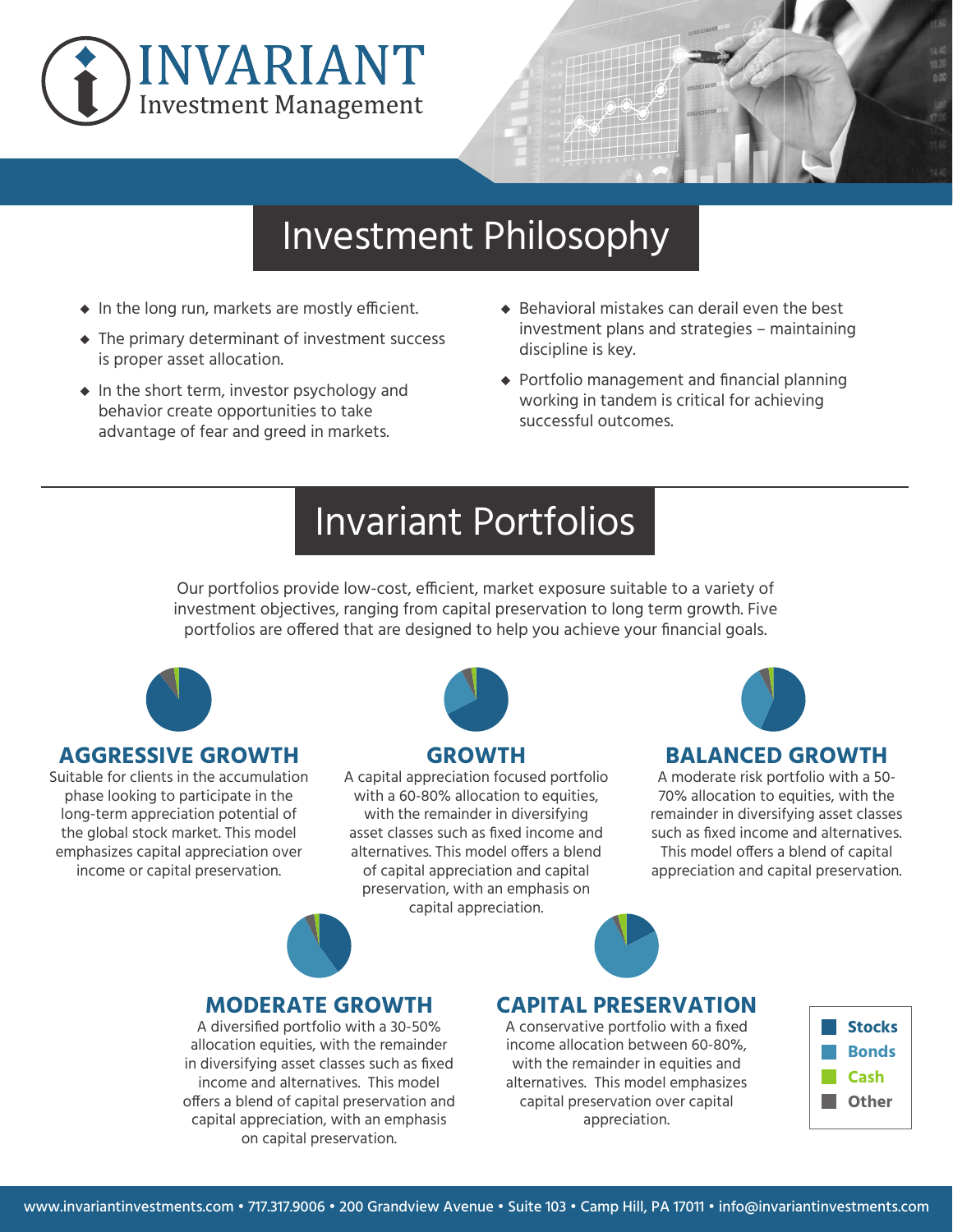### Income Series

The Income Series is catered toward clients who are looking for a low-risk, higher-yielding alternative to high-cost annuities and CDs.



**STRATEGIC INCOME** 

A conservative portfolio focused on capital preservation and income.



#### **ENHANCED INCOME**

A conservative portfolio focused on capital preservation and income, while also seeking modest growth.

# Single Stock Strategies

Single stock portfolios are based on Invariant's proprietary research and seek to deliver long-term capital appreciation or income.



### **PROFITABILITY ALPHA**

A large market capitalization, U.S. equity strategy that aims to own companies that are more profitable than their peers. The initial screening process filters for a combination of profitability, growth, and low short interest. The names generated by the screen are then given a blended value and quality score using various ratios. The strategy aims to own the top 20 names, rebalanced semi-annually.



### **QUALITY DIVIDEND**

A large market capitalization, U.S. equity, dividendfocused strategy. The initial screening process filters for a combination of yield, quality, low beta, and low short interest. The names generated by the screen are then given a blended value score using different valuations ratios. The strategy aims to own the top 20 names, rebalanced annually.

## Custom Portfolios

Invariant's expert in-house investment management team can customize portfolios for high-net-worth clients and those with unique circumstances. Whether you are a business owner facing a unique set of risks, you hold stock from a low basis and want to avoid paying a big lump sum tax bill, or you prefer to avoid securities that do not accord with your values (ESG), Invariant can tailor a solution for you.